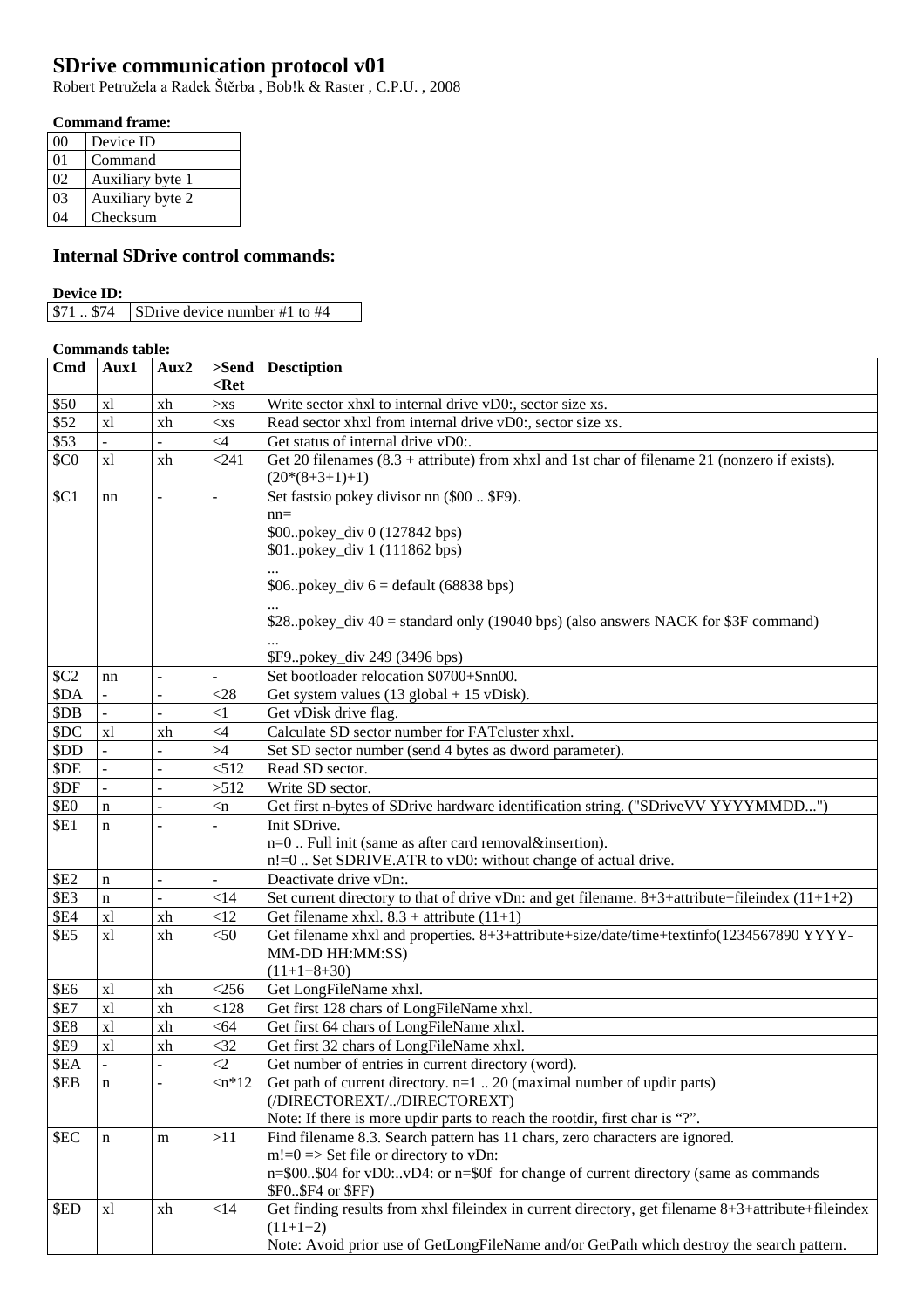| <b>SEE</b>       | n           |    |                     | Swap vDn: $(n=0.4)$ with D{SDriveDeviceNumber#}:                 |
|------------------|-------------|----|---------------------|------------------------------------------------------------------|
|                  |             |    |                     | $n>=5$ . Set default (all devices with relevant numbers).        |
| \$EF             | n           | m  | $\langle n \rangle$ | Get SDrive parameters (n=len, m=from).                           |
|                  |             |    |                     | 0:actual drive number                                            |
|                  |             |    |                     | 1:fastsio active                                                 |
|                  |             |    |                     | 2:fastsio_pokeydiv                                               |
|                  |             |    |                     | 3:bootloader_relocation                                          |
|                  |             |    |                     | 4-7:sdreadwritesectornumber                                      |
| \$F <sub>0</sub> | xl          | xh |                     | Set file xhxl in current directory to device vD0:                |
| \$F1             | xl          | xh |                     | Set file xhxl in current directory to device vD1:                |
| \$F2             | xl          | xh |                     | Set file xhxl in current directory to device vD2:                |
| \$F3             | xl          | xh |                     | Set file xhxl in current directory to device vD3:                |
| \$F4             | x1          | xh |                     | Set file xhxl in current directory to device vD4:                |
| \$FD             | $\mathbf n$ |    | $- / < 14$          | Change current directory to parent (cd ).                        |
|                  |             |    |                     | $n!=0 \Rightarrow$ Get dirname. 8+3+attribute+fileindex (11+1+2) |
| \$FE             |             |    |                     | Change current directory to rootdir $(cd /)$ .                   |
| \$FF             | xl          | xh |                     | Change current directory to xhxl directory (fileindex).          |

## **Drive swapping scheme:**

#### SDrive number #1







#### SDrive number #3



#### SDrive number #4

SDrive number #2